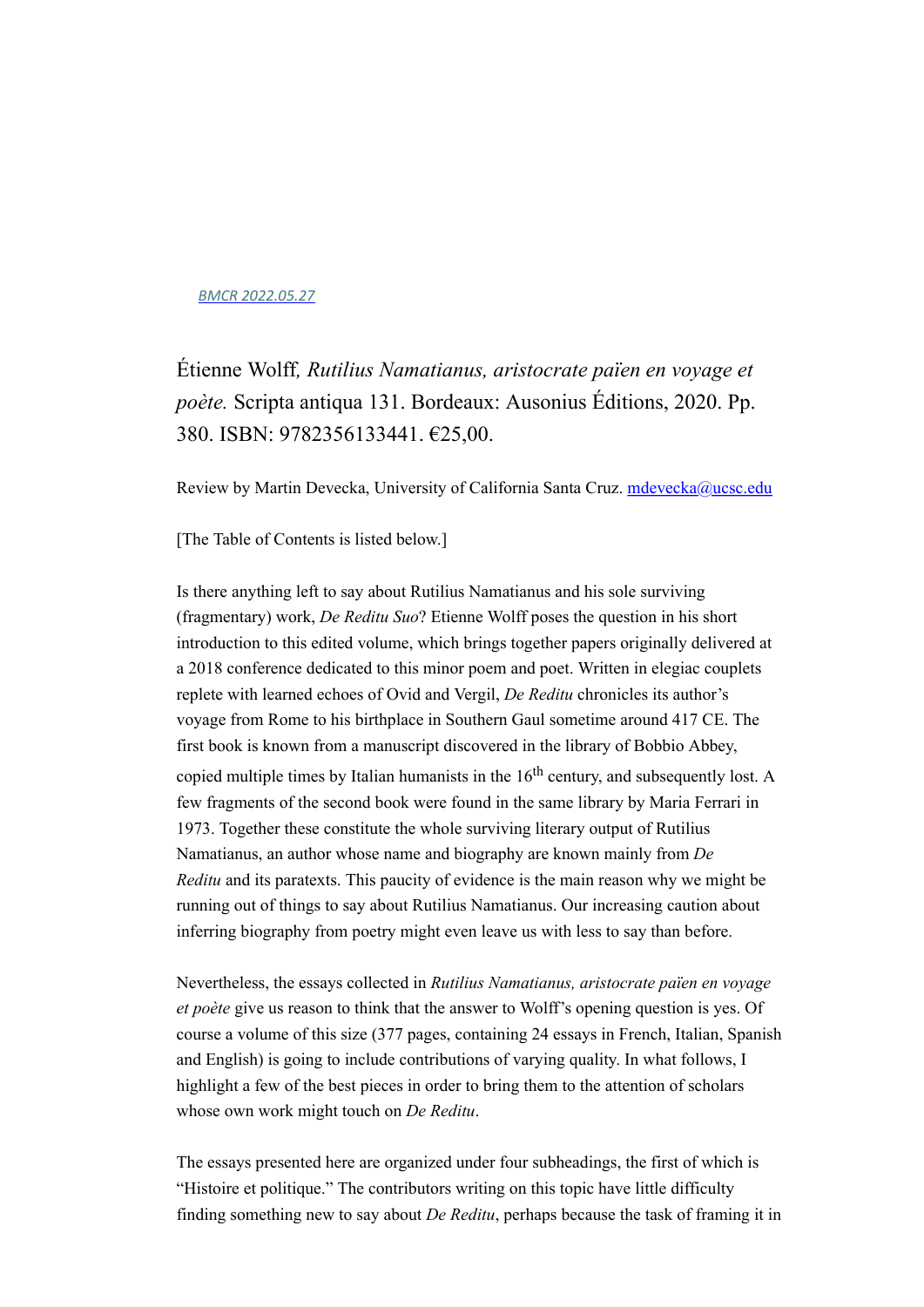its historical moment gives them a much more capacious "text" with which to work. We encounter a range of stimulating new hypotheses, such as Robert Bedon's suggestion ("Une hypothèse sur la cause du retour en Gaule de Rutilius Namatianus," 13-28) that Rutilius' departure from his beloved Rome may have been the result of an imperial *relegatio* to which the poet, understandably, would not have wished to make any direct reference. Likewise, Maria Squillante ("La storia in Rutilio," 29-40) offers a compelling argument that the burning of the Sibylline Books, a lynchpin of discussions about "the end of paganism" for which *De Reditu* is the only evidence, may be no more than a literary trope. This striking revisionist claim has important implications for our understanding of cultural transformation in Late Antiquity, though Squillante's interpretation of the evidence will probably inspire debate.

In fact, the debate plays out within the pages of this volume, since other contributors take it for granted that Rutilius' information on this point is trustworthy. Bertrand Lançon's essay ("Un préfet et ses collègues : Rutilius comme acteur de l'antistiliconisme en 417/418," 41-52) supports that claim by noting the absence of post-Rutilian evidence for consultation of the *libri* (46), but how much weight can be put on such an argument *ex silentio*? Nor is that the only disagreement on basic "matters of fact" that turns up in this section. While Lançon, focusing on *De Reditu*'s Roman chauvinism and long diatribe against Stilicho, posits Rutilius as part of an antibarbarian party in Honorius' court, Bruno Pottier ("Rutilius Namatianus, le Patrice Constance, et *l'Histoire Auguste*," 53-74) notes the poem's praise for Constantius and locates Rutilius (in parallel with the author of the relevant sections of the *Historia Augusta*) as part of an anti-emperor faction aiming to promote the rule of the senate in conjunction with a generalissimo. Both these views conflict with Bedon's supposition that Rutilius was an incompetent politician, sent into exile because of his excessively overt paganism (24-26). These disagreements are in one sense healthy, but in another they reveal another source of difficulty for those who want to "know" (as opposed to "say") anything about our mysterious author and poem: the historical period in which *De Reditu* took shape is itself rather poorly evidenced and (consequently) subject to substantial divergence of interpretation in modern scholarship.

The next section, "Géographie et realia," is short (only two contributions) but will serve as an important point of reference for those wanting to understand the places through and the conditions in which Rutilius Namatianus traveled. Marinella Pasquinucci ("Fra osservazione puntuale e percezione: la fascia costiera nord-Etrusca nel *De reditu*," 99- 124) constructs a more-or-less detailed correlation between Rutilius' observation of the landscape and what we can reconstruct of how the landscape must have looked; the illustrations here, many in color, will help bring the poem alive for readers and will serve as a resource for anyone brave enough to try to teach this poem. Marie-Adeline Le Guennec ("Hospite conductor durior Antiphate (Rut. Nam. 1.382) : Rutilius Namatianus à l'étape," 125-140) instead reviews what we can know about the "logistique du voyage" (126) that must have supported Rutilius' coastal journey North. Le Guennec's useful reframing of the class connotations of staying in a hotel generates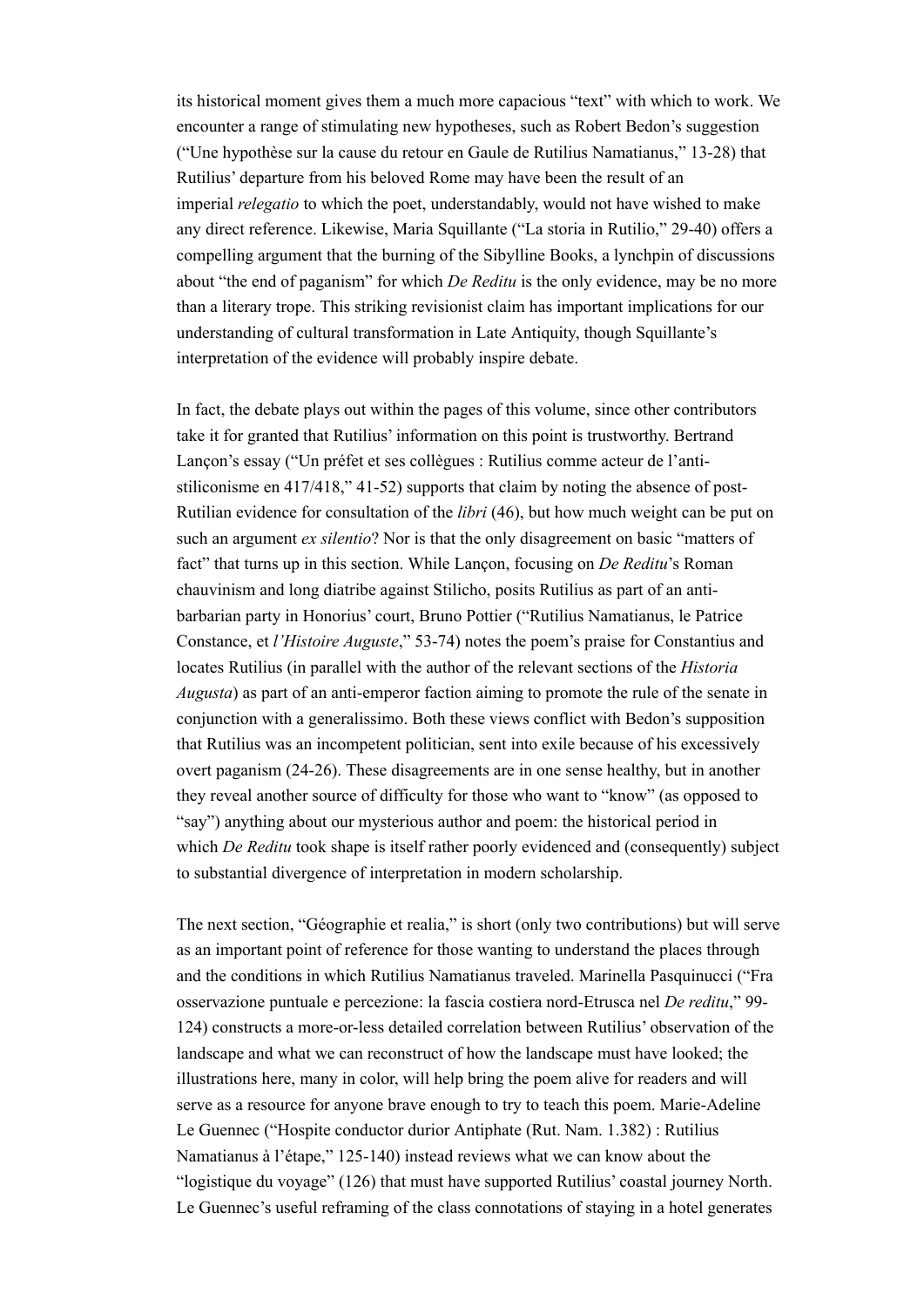a new interpretation of the animus behind Rutilius' viciously anti-Semitic diatribe against the landlord of the one hotel at which he stays: Rutilius directs his hostility at hosteling as such, insofar as it falls short of the aristocratic ideal of hosting one's friends for free at one's seaside villa.

The third section, "Aspects culturels et religieux," begins with two attempts to address the problem of *De Reditu*'s attitude toward Christianity, a question that inevitably ends up entailing the "religious identity" of its author. Chiara Ombretta Tommasi's contribution ("Aspetti e problemi del paganesimo in Rutilio Namaziano," 145-162) argues for the old view of Rutilius as aggressively pagan that Alan Cameron overthrew in a chapter of *The Last Pagans of Rome*.[1] This reader at least was unconvinced by Tommasi's arguments, many of which are not new, but the essay is indicative of a tendency in many of the pieces here collected to frame the fourth and fifth centuries CE in terms of Pagan-Christian conflict for which *De Reditu*'s apparent hostility toward Christian monks has always stood as an important piece of evidence. The circularity of this interpretive approach makes it generally unfruitful, but Joelle Soler's essay in this volume ("Lieux de mémoire, lieux sacrés chez Rutilius Namatianus : un paganisme "utopien" ?", 163-174) marks an exception to the rule. Solers uses the poem to stage a more nuanced inquiry into what kind of "pagan" identity could be entailed by a late antique poet's interest in representing Roman history through a landscape of mostly pagan monuments.

The strongest essays in "Études littéraires," the volume's fourth and largest section, are those addressing *De Reditu*'s oratorical style, a feature of the poem that has been noted in commentaries (e.g. those of Ernst Doblhofer, Alessandro Fo, and Etienne Wolff himself<sup>[2]</sup>) but not explored to the same degree as, say, the poem's use of classical allusion. Andrea Balbo ("terminologia oratoria e retorica nel *De Reditu* de Rutilio Namaziano," 203-214) details the role of the meta-language of rhetoric in *De Reditu* by way of showing that Rutilius has a good command of that argot and that it plays a surprisingly large role in the poet's praise of his friends and hosts; the opening pages of Balbo's essay also offer a helpful birds-eye view of the rhetorical structures (diatribe, panegyric, etc.) that Rutilius uses to organize the poem. Tiziana Privitera's contribution ("Rutilio e le *sententiae*," 229-240), my favorite piece in this collection, leverages a careful typology of rhetorical "sentences" in *De Reditu* to show that these are not merely ornamental but part of the deep structure of Rutilius' poetics that serves to "sottolineare…concetti o circonstanze di particolare peso ideologico-morale" (237). In a wider application, Privitera's approach offers another tool for us to reinterpret the selfconsciously learned, "derivative" surface of Late Antique Latin poetry as a kind of depth.

The collection concludes with a section on reception, "*Fortleben* et éditions," with a heavy focus on the manuscript history of *De Reditu*. Here again, the methodology adopted allows contributors to muster extra-textual evidence in order to say more, and newer, things about the poem. Luciana Furbetta ("Premiers sondages et quelques réflexions pour tracer la survie de l'ouvrage de Rutilius Namatianus," 321-346) offers a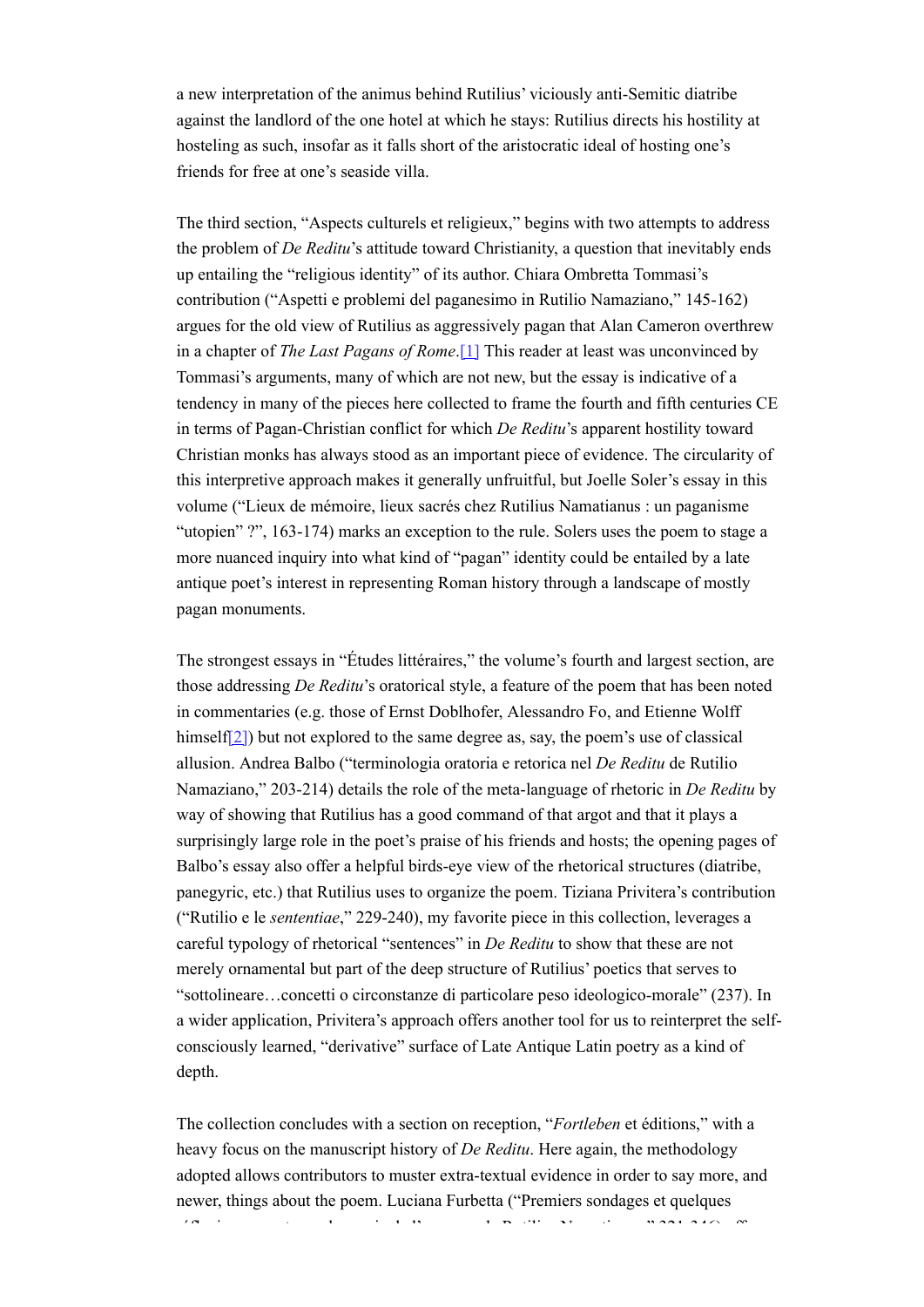réflexions pour tracer la survie de l'ouvrage de Rutilius Namatianus, 321-346) offers a list of Late Antique and early Medieval literature that appears to borrow from *De Reditu*; Furbetta's list suggests that the poem enjoyed a "local" reception in Gaul before becoming current in Northern Italy as well from the sixth century onward (343). Jean-Louis Charlet ("Les interventions philologiques d'Achilles Statius sur le De Reditu suo de Rutilius Namati(an)us," 347-352) and Marc Mayer ("El incipit del itinerario de RN y la *editio princeps* bononiense de G.B. Pio," 353-364) each investigate an aspect of *De Reditu*'s early modern manuscript history to support narrow conclusions that should, nonetheless, draw the attention of any future editors of the poem.

Finally, Giampiero Scafoglio ("Rutilius Namatianus après l'unification de l'Italie. Actualisation et interprétations idéologiques de l' "hymne à Rome" (De reditu, 47- 66),'" 365-378) reads works by Carducci and Pascoli to show the importance of the opening verses of *De Reditu* for poets involved in the project of Italian reunification. That these writers should have shown an interest in Rutilius' rhetoric of moral renewal and recovery is only to be expected, but their redeployment of his praise for Roman imperial integration as support for the cultural unification of Italy comes as more of a surprise (374). But perhaps the biggest surprise of all is that *De Reditu*, "en dépit de sa portée limitée et de son appartenance a une période souvent sous-evaluée du point de vue culturel" (365), should have been able to excite the imaginations of writers involved in a national-cultural project with aspirations to modernity.

The obligatory talk about a "recent revival" of interest in this or that minor ancient poet would be out of place with regards to Rutilius Namatianus and *De Reditu*, which has been the subject of several critical editions and translations over the last decade but not (to the best of my knowledge) a single monograph since Squillante's 2005 *Il viaggio, la memoria, il ritorno: Rutilio Namaziano e le trasformazioni del tema odeporico*. The problem is not just that the poem itself is short and fragmentary; there are also the various difficulties involved in saying very much about it that I have been pointing out since the beginning of this review. So the format of *Rutilius Namatianus, aristocrate païen en voyage et poète,* with its many but generally brief contributions, is perfect for talking about this persistently minor work. Since many of the contributions are excellent and some will be essential for future study of the poem, one hopes that Wolff's collection will find its way into American university libraries.

The volume is well-produced and contains many fewer errors than are usual for a collection of this kind. There is unfortunately no general index, index locorum, or general bibliography.

## **Table of Contents**

Avertissement : p. 9

I. Histoire et Politique : p. 11 Robert Bedon,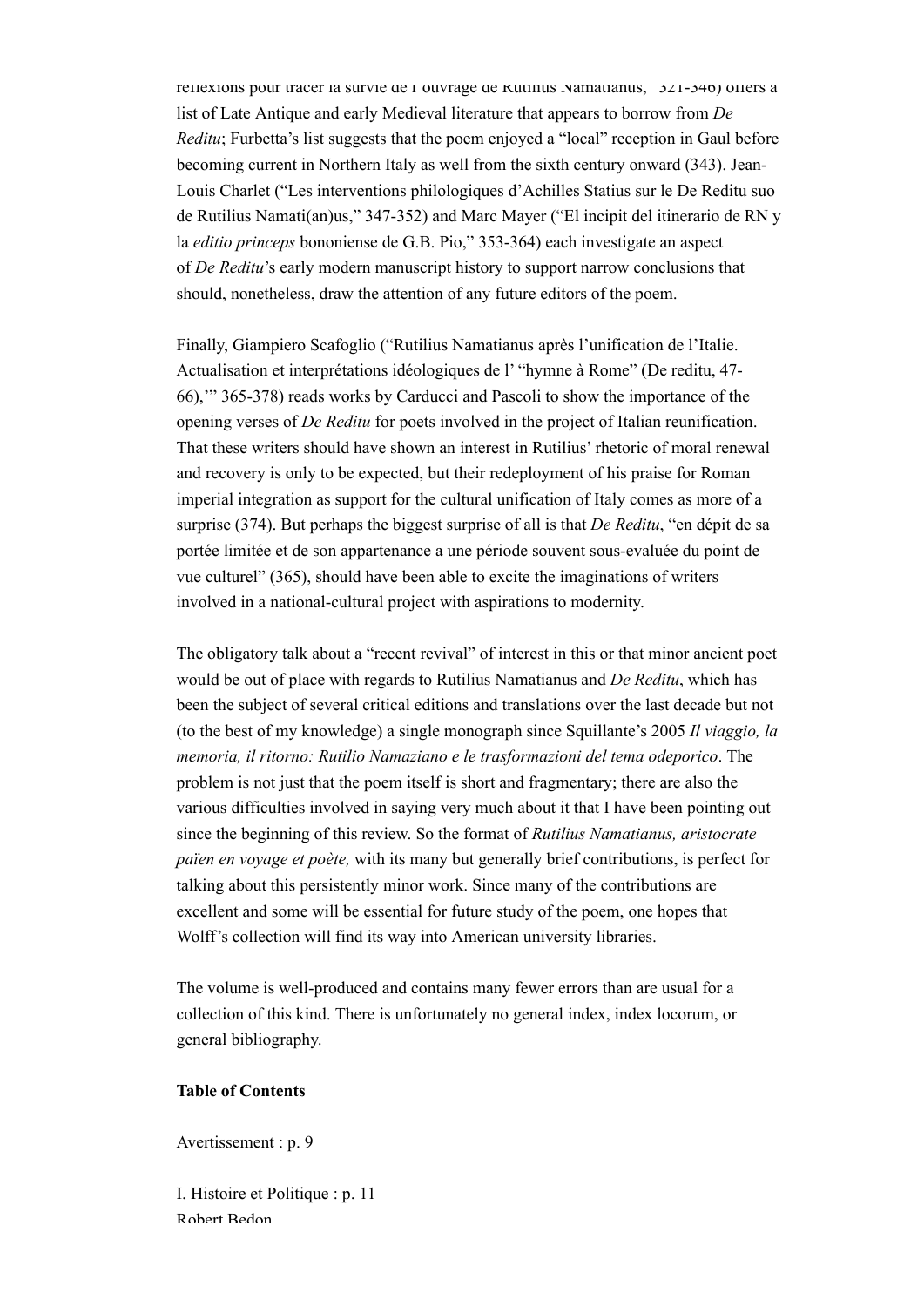Robert Bedon,

Une hypothèse sur la cause du retour en Gaule de Rutilius Namatianus: p. 13 Marisa Squillante, La storia in Rutilio : p. 29 Bertrand Lançon, Un préfet et ses collègues : Rutilius comme acteur de l'anti-stiliconisme en 417/418 : p. 41 Bruno Pottier, Rutilius Namatianus, le patrice Constance et l'Histoire Auguste : p. 53 Maijastina Kahlos, Rutilius Namatianus: Between Desperate Escapism and Confident Universalism : p. 75 Sara Fascione, Ritorno e rinascita: Rutilio, Esuperanzio e il postliminium pacis : p. 85 II. Géographie et realia : p. 97 Marinella Pasquinucci, Fra osservazione puntuale e percezione: la fascia costiera nord-etrusca nel De reditu : p. 99 Marie-Adeline Le Guennec, Hospite conductor durior Antiphate (Rut. Nam. 1.382) : Rutilius Namatianus à l'étape: p. 125

III. Aspects culturels et religieux : p. 143

Chiara Ombretta Tommasi,

Aspetti e problemi del paganesimo in Rutilio Namaziano : p. 145

Joëlle Soler,

Lieux de mémoire, lieux sacrés chez Rutilius Namatianus : un paganisme "utopien" ?: p. 163

Ludovica Radif,

Il ritorno alla grecità nel De reditu suo : p. 175

Florence Garambois-Vasquez,

Le De Reditu de Rutilius Namatianus : un iter de la romanité : p. 189

IV. Études littéraires: p. 201 Andrea Balbo, Terminologia oratoria e retorica nel De Reditu di Rutilio Namaziano : p. 203 Joop van Waarden, Rutilius Namatianus' Vividness: Cognition and Intertextuality : p. 215 Tiziana Privitera, Rutilio e le sententiae : p. 229 Ramona Malita, Pour une lecture plurielle de l'incipit du poème De Reditu suo : p. 241 Francesca Romana Nocchi, L'aition des Aquae Tauri entre mythe et poésie : p. 253 Silvia Mattiacci,